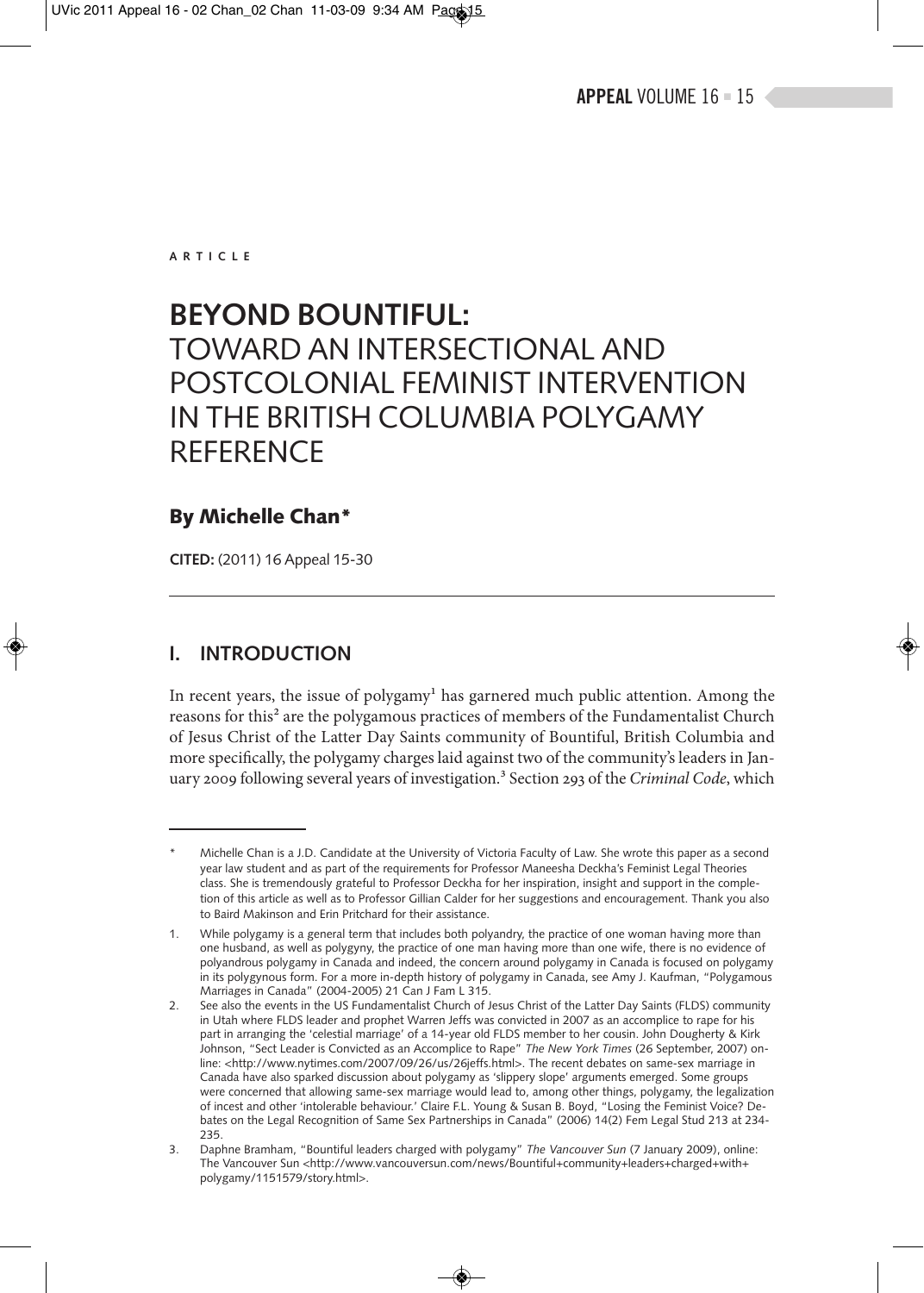prohibits polygamy (the "Polygamy Provision") $<sup>4</sup>$ , has rarely been used since its enactment</sup> in 1892,<sup>5</sup> but the charges against Winston Blackmore and James Oler have served to bring it back to the forefront of Canadian law and society. While the charges were eventually dropped in September of the same year for reasons unconnected to the merits of the polygamy case against Blackmore and Oler,<sup>6</sup> British Columbia's Attorney General has decided to proceed by seeking the courts' direction on the constitutionality of the Polygamy Provision through a reference to the British Columbia Supreme Court (the "Polygamy Reference").7 The Attorney General's office, with the support of mainstream women's organizations, argues that the law prohibiting polygamy exists in order to protect women's equality rights and to prevent the exploitation of women and children from the vulnerability and harm that may arise in polygamous communities.<sup>8</sup> However, there are concerns about whether s. 293 is compliant with the *Canadian Charter of Rights and Freedoms*, specifically the right to freedom of religion protected under s. 2(a) of the *Charter.* Indeed, the first two special prosecutors appointed by the then Attorney General, Wally Oppal, recommended against proceeding with charges due to concerns that the Polygamy Provision may not be constitutionally valid.9 The British Columbia Supreme Court is scheduled to hear the Polygamy Reference between November 15, 2010 and January 31, 2011 and the case will likely be heard by the Supreme Court of Canada in the following years.

In light of this legal history and the impending court proceedings, this is an especially important moment to engage with the issue of polygamy and to consider the perspectives to which the courts will need to attend in order to decide the Polygamy Reference. In particular, given that the issue of polygamy is connected to broader concerns such as gender equality and that the public discourse in support of the criminal provision has centered on the harm to women that is often said to flow from the practice of polygamy, it is crucial that the courts take feminist perspectives into account when making its decision. Moreover, while the government's concern with polygamy has coalesced around a white, non-immigrant, religious group in British Columbia, the Polygamy Provision has a troubling history of use as a tool to preserve racial boundaries and promote white supremacy even when it is marshaled against those who are perceived to be white and thus members of the dominant racial group. Further, the Polygamy Reference decision will affect other marginalized groups in Canada as well, such as the Muslim community, some of whom may practice polygamy in accordance with their faith. That members of all of these communities include women who have diverse understandings of the relationship between polygamy on the one hand and gender equality and harm on the other should give pause to any simplistic

4. *Criminal Code*, RSC 1985, c C-46 s 290 Section 293(1) states, Every one who

- (a) practises or enters into or in any manner agrees or consents to practise or enter into (i) any form of polygamy;
	- (ii) any kind of conjugal union with more than one person at the same time, whether or not it is by law recognized as a binding form of marriage,
- ... is guilty of an indictable offence and liable to imprisonment for a term not exceeding five years.
- 5. These polygamy charges are the first in Canada since the 1800s. See Bramham, *supra* note 3.
- The charges against Blackmore and Oler were dropped after the British Columbia Supreme Court ruled that the decision of the first special prosecutor, Richard Peck, not to proceed with a prosecution was final and binding on the Attorney General and that the AG did not have the authority to appoint two subsequent special prosecutors in attempt to secure a different prosecutorial recommendation. See *Blackmore v. British Columbia*, 2009 BCSC 1299 [*Blackmore*].

7. British Columbia Ministry of Attorney General, Media Release, 2009AG0012-000518, "Province to Seek Supreme Court Opinion on Polygamy" (22 October 2009) (The "Polygamy Reference").

- 8. Bramham, *supra* note 3.
- 9. British Columbia Ministry of Attorney General, *supra* note 7.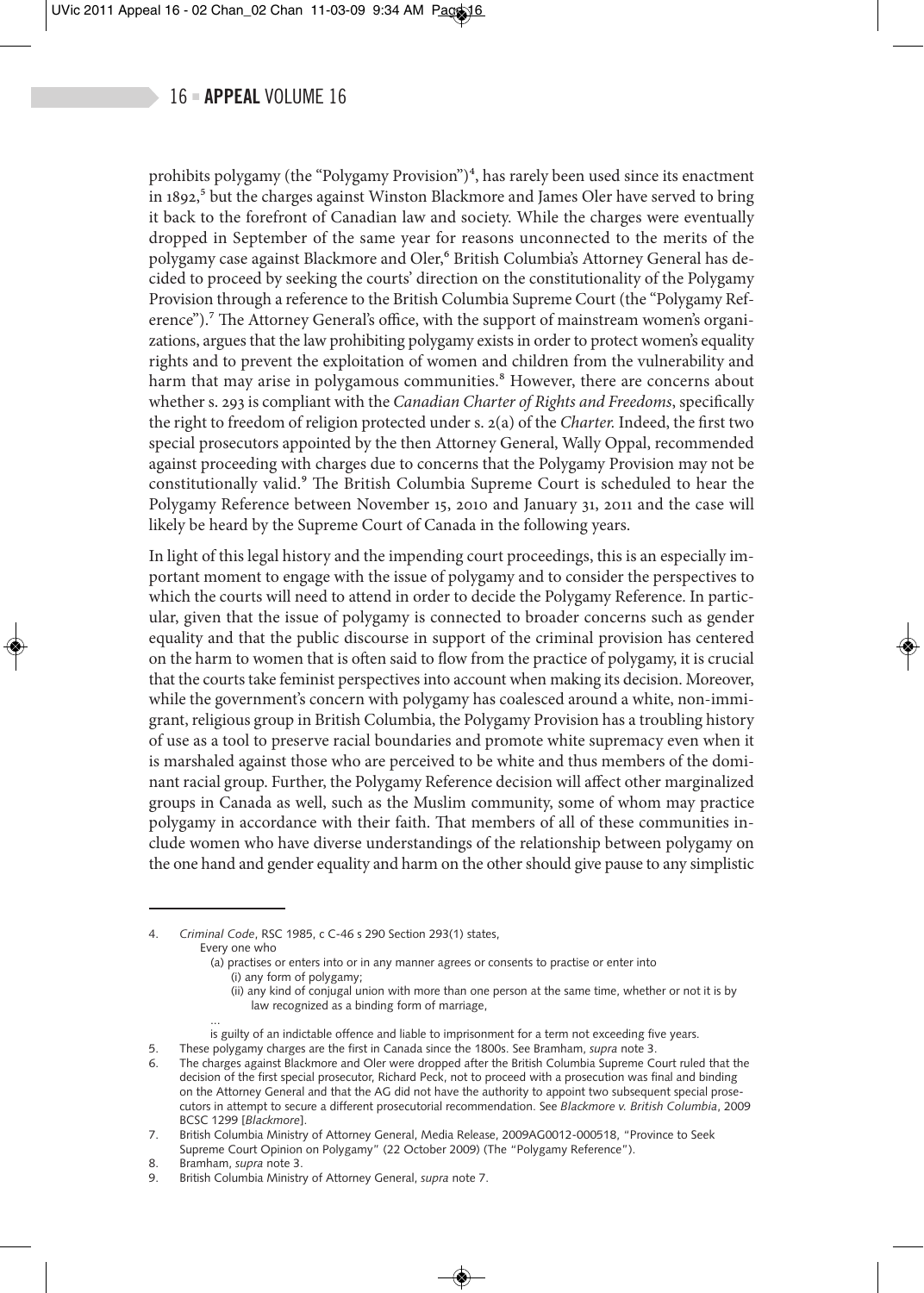analysis. Indeed, it is important for the courts to take a specifically intersectional and postcolonial approach to feminist readings of this legal issue.

As an intervener in the Polygamy Reference who aims to represent the interests of all women, the West Coast Women's Legal Education and Action Fund (LEAF) seems poised to bring a unique feminist perspective to the courts. According to its Application for Intervention, LEAF intends to argue that the Polygamy Provision can be interpreted to be constitutionally valid and should be upheld in order to protect the equality rights of women.<sup>10</sup> However, I argue that while the position advanced by LEAF is attentive to some of the issues engaged by the Polygamy Reference, ultimately, LEAF's position is problematic when assessed through an intersectional and postcolonial feminist perspective. In particular, LEAF's position in support of the criminal prohibition continues to single out and stigmatize a practice associated with religious and cultural minorities.11 In doing this, LEAF privileges and constructs as normal a certain cultural and racialized distribution of power despite their concern for a nuanced response to polygamy. Ultimately, in supporting the Polygamy Provision, LEAF participates in dynamics of 'Othering;' it positions those who engage in polygamous relationships as a cultural 'Other', reinforcing the dichotomy between a civilized, Western 'us' and a barbaric, non-Western 'Them.' In the process, the concerns of women in polygamous relationships, who may see their relationship with gender equality differently, are further marginalized.

In order to determine the Polygamy Reference in a manner that is responsive to the concerns of marginalized women, I argue that the courts should take a feminist approach that is intersectional, $1<sup>2</sup>$  in being attentive to diversely located identities and in moving beyond the "reductive analyses of power based on a single axis of social division,"<sup>13</sup> and postcolonial,<sup>14</sup> in being alive to the way in which the legacies of colonialism continue to affect our understanding of the choices and concerns of women, especially those from minority communities. Specifically, this feminist, intersectional and postcolonial approach would result in the courts striking down the Polygamy Provision. Part II of this article outlines the background to, and provides context for, the Polygamy Reference with special attention to the historical roots of the criminal prohibition of polygamy as a tool of religious oppression. Part III explains the position of West Coast LEAF, a prominent Canadian women's rights organization, on the Polygamy Provision. Part IV takes a critical, intersectional and postcolonial feminist lens to LEAF's position. In this part, I aim to problematize LEAF's ap-

<sup>10.</sup> West Coast LEAF, Intervener Affidavit of Alison Brewin, No. S-097767, Vancouver Registry (25 January 2010).

<sup>11.</sup> While I recognize that there are important differences between cultures and religions, I group these together for the purposes of this paper because they can both serve as sources of marginalization in the creation of the cultural 'Other' in the context of polygamy. Further, while I am aware of the contentiousness surrounding the term "minority" and "minority culture," I use it for ease of reference to refer to a range of marginalized social groups. For a more in depth discussion of this issue, see, Philip Gleason, "Minorities (Almost) All: The Minority Concept in American Social Thought" (1991) 43(3) American Quarterly.

<sup>12.</sup> The concept of intersectionality is grounded in an understanding that different axes of identity such as race, class, gender, ability, etc. interact to create complex experiences of marginalization that cannot be understood through a single lens. See, for example, Kimberlé Crenshaw's groundbreaking articulation of intersectional identities in Kimberlé Crenshaw, "Mapping the Margins: Intersectionality, Identity Politics, and Violence Against Women of Color" (1991) 43 Stan L Rev 1241 at 1252.

<sup>13.</sup> Sirma Bilge, "Beyond Subordination vs. Resistance: An Intersectional Approach to the Agency of Veiled Muslim Women" (2010) 31(1) Journal of Intercultural Studies 9 at 10.

<sup>14.</sup> Postcolonialism considers the way in which Western narratives construct non-Western subjects as monolithic, unchanging and without agency in order to create the Western identity based on ideas about progress and modernity. See, for example, Edward Said's groundbreaking work on postcolonialism in Edward Said, *Orientalism* (New York: Vintage Books, 2003). See also Chandra Talpade Mohanty, "Under Western Eyes: Feminist Scholarship and Colonial Discourses" (1988) 30 Feminist Review, in which Mohanty critiques the project of Western feminism in creating the static category of the Third World Woman.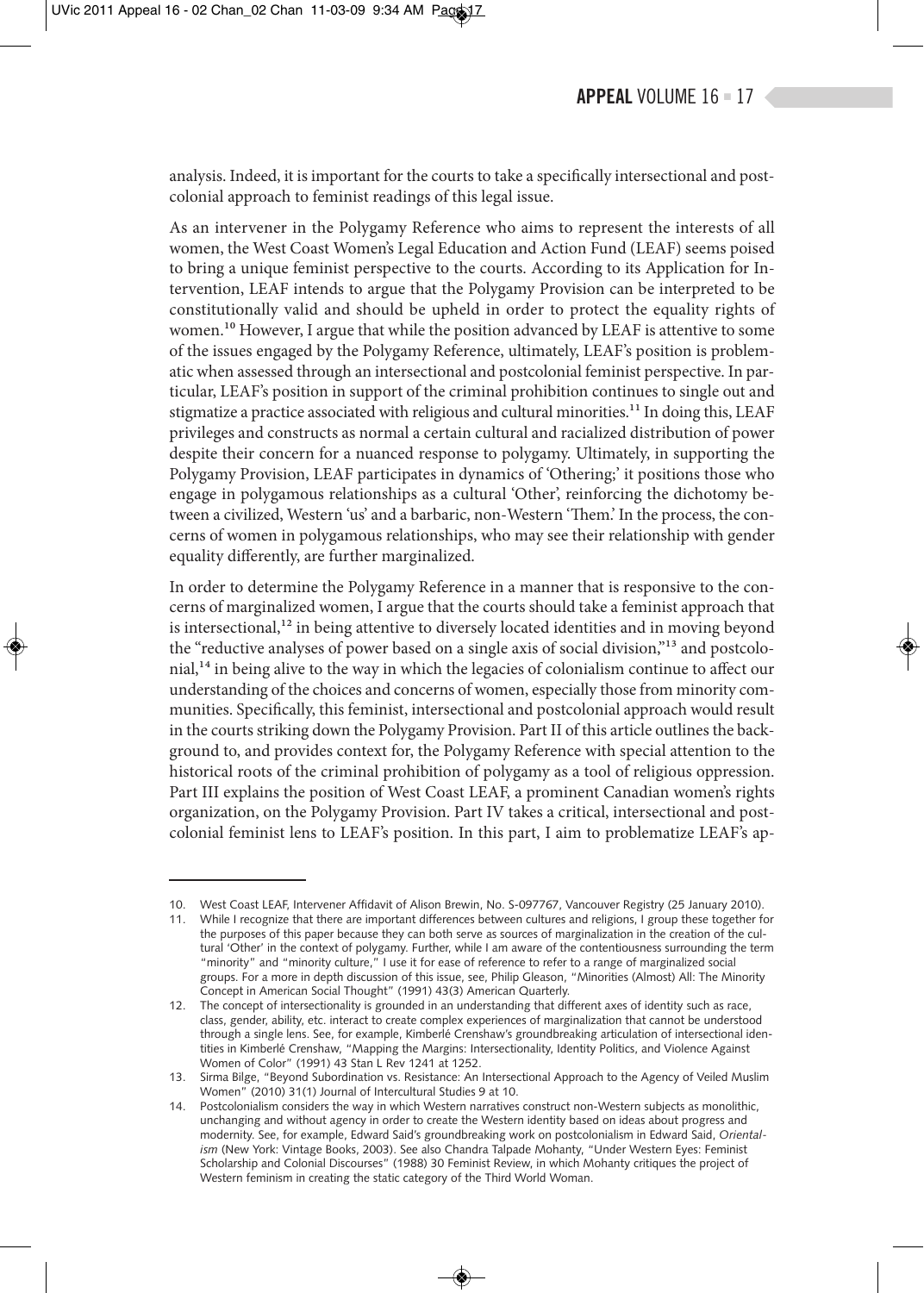proach to s. 293 with an eye to delineating a more inclusive legal approach to polygamy. Finally, Part V offers thoughts on how an intersectional and postcolonial feminist approach to polygamy can be articulated through the law.

# **II. BACKGROUND AND CONTEXT OF THE POLYGAMY REFERENCE**

The Polygamy Reference stems from charges against two leaders of the Bountiful Community,<sup>15</sup> a community of about 1,000 people founded in the 1940s by families that broke away from the mainstream Mormon Church after the latter renounced the practice of polygamy.16 Known as the Fundamentalist Church of Jesus Christ of the Latter Day Saints (FLDS), residents of Bountiful continue to openly practice polygamy as a central tenet of their faith and, until relatively recently, drew little public attention. This began to change in the 1990s amidst allegations of polygamy, which prompted RCMP investigations into the community and increasing public interest. No charges were laid, however, due to concerns regarding the constitutionality of the Polygamy Provision.<sup>17</sup> In 2004, Bountiful once again became the subject of intense investigations after reports of sexual exploitation, child abuse and forced marriages emerged.<sup>18</sup> These investigations culminated in the 2009 arrests of Blackmore and Oler on polygamy charges and the subsequent Polygamy Reference to the British Columbia courts in 2010.

The mainstream discourse that has emerged around polygamy and its practice in Bountiful indicates that the contemporary rationale for its prohibition is grounded in ideas about protecting women from the inherent inequalities and harm that are said to flow from being one of many wives.19 Former Attorney General Oppal, for example, has commented: "the reason the polygamy law exists is to prevent the exploitation of women"<sup>20</sup> while LEAF executive director Alison Brewin responded to the charges against Blackmore and Oler by noting that they would "allow the courts, the government, the women of Bountiful and all Canadians to determine the boundaries of religious freedom when women's equality is at stake."<sup>21</sup> Internationally, in its General Recommendation on Equality in Marriage and Family Relations, the Convention on the Elimination of all forms of Discrimination Against Women (CEDAW), of which Canada is a party, notes that "Polygamous marriage contravenes a woman's right to equality with men, and can have such serious emotional and financial consequences for her and her dependents that such marriages ought to be discouraged and prohibited."<sup>22</sup> Indeed, current justifications for the prohibition of polygamy are clearly centered on ideas about the protection of women.

However, the criminal provision also has historical roots in a legacy of colonialism, racism and sexism. According to Susan Drummond, the Polygamy Provision "from its inception through its bizarre history of virtual non-use, has always been shrouded in an aura of xenophobia and racism."23 The law prohibiting polygamy was originally enacted in 1892 under

<sup>15.</sup> *Blackmore*, *supra* note 6.

<sup>16.</sup> Mike D'Amour, "Polygamists defend lifestyle" *The Calgary Sun* (2 August 2004).

<sup>17.</sup> British Columbia Ministry of Attorney General, *supra* note 7.

<sup>18.</sup> D'Amour, *supra* note 16.

<sup>19.</sup> Angela Campbell, "Bountiful Voices" (2009) 47 Osgoode Hall LJ 190 [Campbell, "Bountiful Voices"].

<sup>20.</sup> Bramham, *supra* note 3.

<sup>21.</sup> *Ibid.*

<sup>22.</sup> CEDAW at General Recommendation No. 21 (13<sup>th</sup> session, 1994), online:

<sup>&</sup>lt;http://www.un.org/womenwatch/daw/cedaw/recommendations/recomm.htm>.

<sup>23.</sup> Susan Drummond, "A marriage of fear and xenophobia" *The Globe and Mail* (6 April 2009), A13 [Drummond, "Xenophobia"].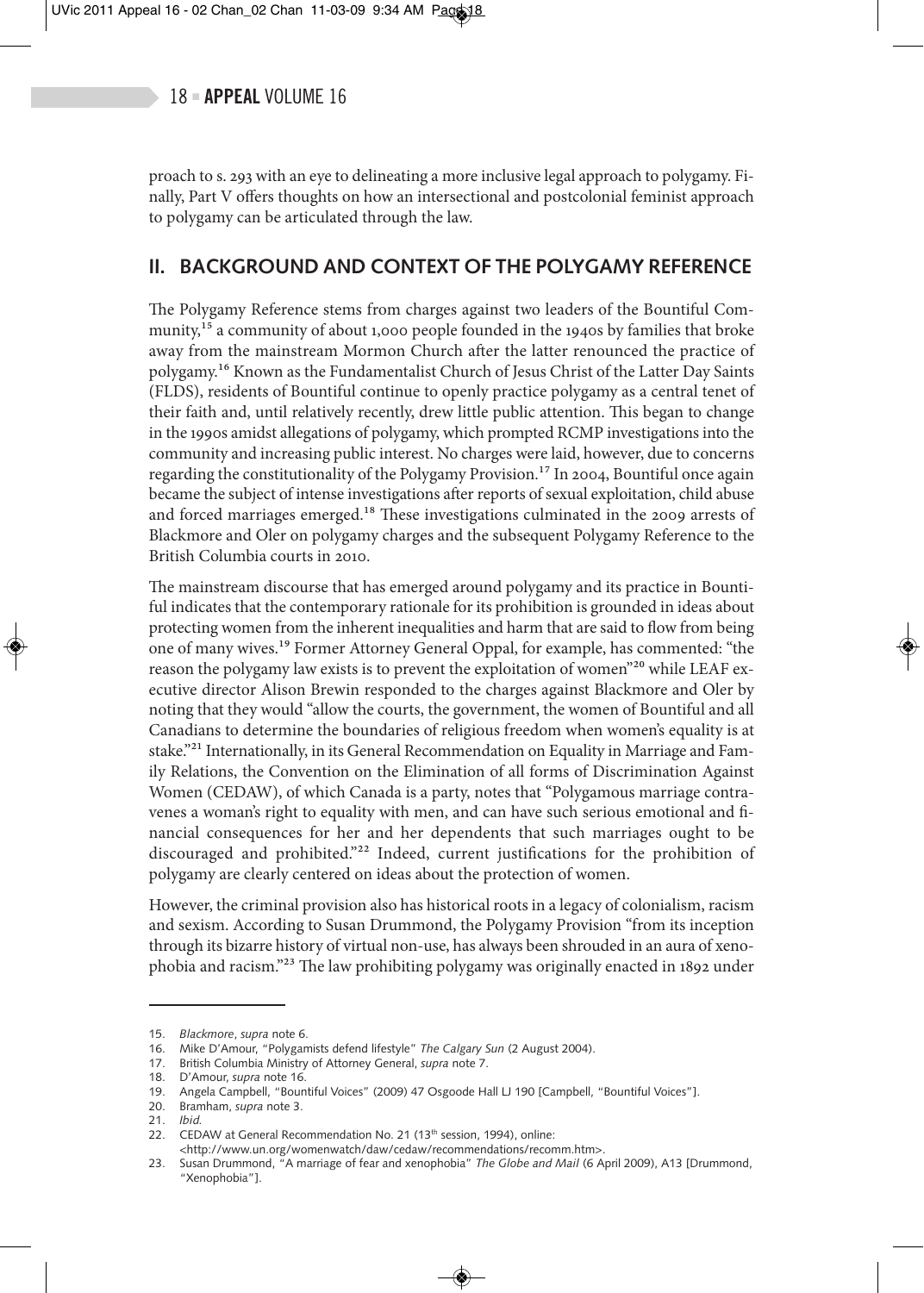pressure from the United States government, who was attempting to eliminate the practice of polygamy by members of the Mormon Church.<sup>24</sup> The US government was not concerned about gender equality but rather was attempting to control what they viewed as "treacherous Mormon claims to political, economic, and social control of Utah in the late nineteenth century."25 Equally, scholars have demonstrated that the US government was concerned about the 'race treason' engaged in by this group of white polygamists.<sup>26</sup> Indeed, citing Martha Ertman, Drummond highlights that in the leading anti-polygamy case of the era, *Reynolds v. United States*, the US Supreme Court notes that polygamy was "odious among the northern and Western nations of Europe... almost exclusively a feature of the life of Asiatic and of African people."27 Under US influence, then, Canada also enacted laws against polygamy and in fact, the original Polygamy Provision had a clause explicitly targeting Mormon polygamy that was not removed until 1954.<sup>28</sup>

The origins of the Polygamy Provision as a mechanism for religious persecution and as a tool for policing racial boundaries and reinforcing white supremacy are not the only troubling aspects. Since its enactment, there has been a single conviction under the law, notably, against an Aboriginal man<sup>29</sup> and the contemporary desire to prosecute using the Polygamy Provision has mostly been directed at religious minorities such as Muslims.<sup>30</sup> As Drummond points out, this disconcerting history "supports the idea that the polygamy provision was crafted as a means of disciplining and colonizing socially and politically marginal groups."31 In light of this context, and the fact that the Polygamy Reference will affect many other minority communities in Canada beyond Bountiful, a closer analysis of the current rationale for the criminal prohibition and its effect on marginalized communities and members of those communities is necessary.

# **III. A FEMINIST PERSPECTIVE ON POLYGAMY: WEST COAST LEAF**

Many arguments have been advanced both in support of and in opposition to the prohibition on polygamy on the basis of a range of rationales. For example, some have opposed the law on the ground that it is unconstitutionally vague and targets no discernable criminal mischief<sup>32</sup> while others have supported the law on the basis that it is the source from which other alleged harms flow and thus needs to be addressed directly.<sup>33</sup> While these arguments make important contributions to the different ways of thinking about the Polygamy Provision, as stated above, it is also crucial for the courts to consider an intersectional, postcolonial feminist perspective in light of the nature of the issues engaged by the Polygamy Reference and the current justification for the criminal prohibition based on the protection

<sup>24.</sup> *Ibid.*

<sup>25.</sup> Susan Drummond, "Polygamy's Inscrutable Criminal Mischief" (2009) 47 Osgoode Hall LJ 317 at 331 [Drummond, "Mischief"].

<sup>26.</sup> *Ibid.*

<sup>27.</sup> *Ibid.*

<sup>28.</sup> *Ibid. See Criminal Code*, SC 1953-54 , c 51, s 243.

<sup>29.</sup> The only reported conviction under the Polygamy Provision, *Bear's Shin Bone*, involved a First Nations man who was living in a customary polygamous relationship. See Harsha Walia, "West Coast LEAF Women's Equality and Religious Freedom Project: Report Based on Advisory Committee Discussions" *West Coast LEAF Report* (November 2006) 30.

<sup>30.</sup> Drummond, "Mischief", *supra* note 25 at 329.

<sup>31.</sup> *Ibid* at 359.

<sup>32.</sup> See, for example, Drummond, "Mischief", *supra* note 25 at 368 where she notes: "given the range of behaviours and arrangements that the law views as consistent with monogamy, it has become increasingly difficult to decipher the specific harm that the polygamy provision is intended to thwart."

<sup>33.</sup> Bramham, *supra* note 3.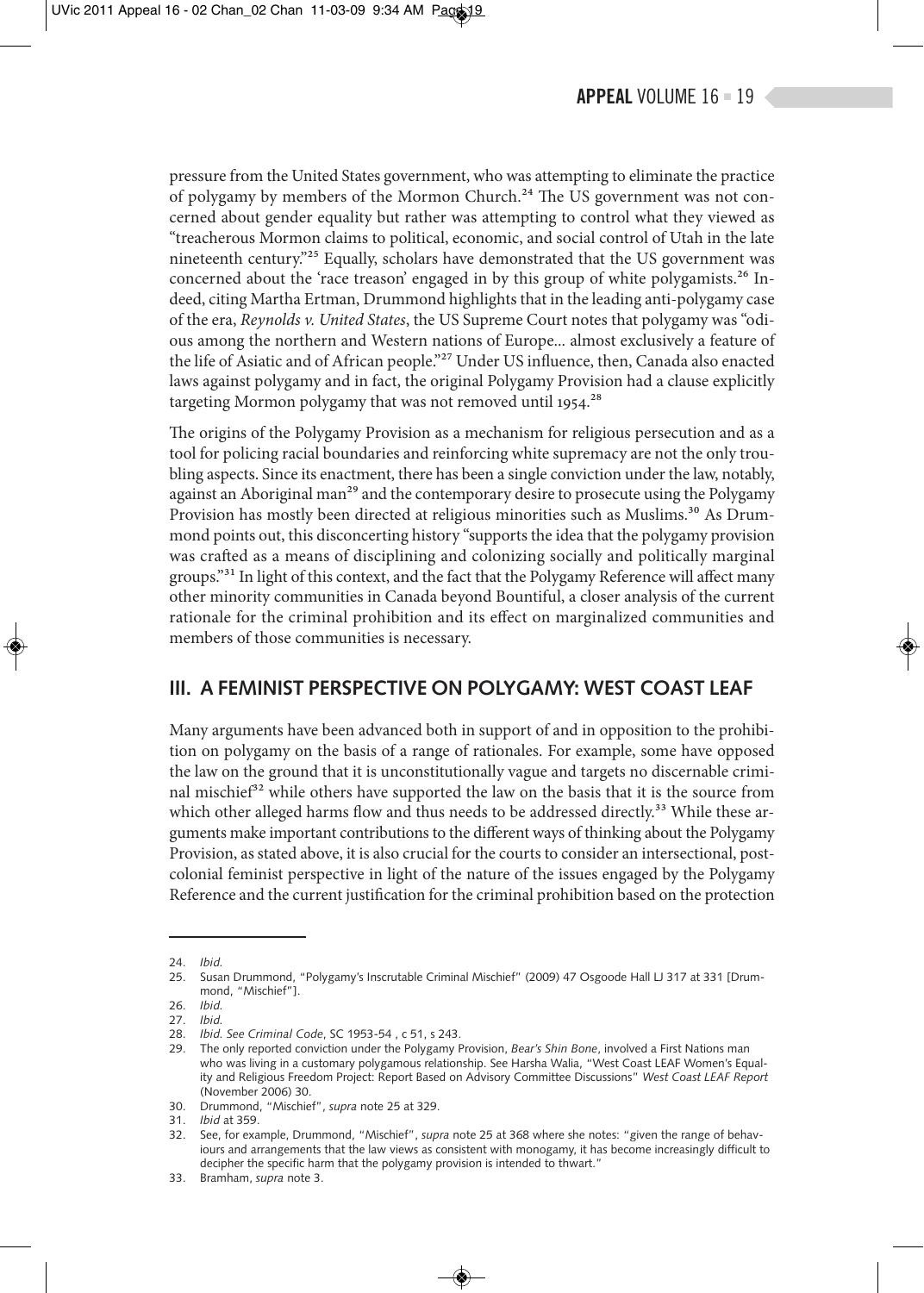of women. As a women's organization with extensive experience in the area of women's rights and promoting women's substantive equality through public legal education, law reform and equality rights litigation, LEAF seems perfectly situated to assist the courts in gaining a feminist understanding of polygamy. Indeed, LEAF's stated vision "[is] a society in which women are full participants in the social, economic and political activities of the nation, a society in which it is *a right to have one's differences respected and supported* both by the law, and through social and institutional policies and practice".<sup>34</sup> Additionally, on the issue of polygamy in particular, LEAF has considerable interest and expertise.<sup>35</sup>

Having been granted leave to intervene, LEAF will argue that, "read down to include as a necessary element of the offence one or more of: involvement of a minor, exploitation, coercion, abuse of authority, a gross imbalance of power or undue influence, the Polygamy Provision is consistent with the *Charter*."<sup>36</sup> Thus, LEAF supports the criminal provisions where the offence meets certain other criteria. LEAF expects the evidence at the hearing to show that the practice of polygamy in communities like Bountiful is directly connected with the abuse and exploitation of women and children, in violation of their rights to equality and autonomy and will argue that "there is a sufficient historical connection between the practice of polygamy and these harms to justify the legislative prohibition of polygamy."<sup>37</sup> In general, LEAF's position is that the practice of polygamy can limit women's choices and create serious vulnerability for young women and girls to sexual and other exploitation and that s. 293 can be interpreted to prohibit this harmful conduct. In the alternative, LEAF argues that the law can be justified under s. 1 of the *Charter*: "The Polygamy Provision prevents the practice of polygamy where such practice is exploitative or abusive of the women and children involved. The Polygamy Provision is justifiable to the extent that it prohibits unacceptably harmful conduct."<sup>38</sup> Ultimately, LEAF's position is that s. 293 can be interpreted to be constitutionally valid and should be upheld in order to protect the constitutional rights of women with respect to equality and autonomy.

This position is attentive to some of the nuances engaged by the Polygamy Reference and succeeds, to some extent, in recognizing the overly broad sweep of the Polygamy Provision as well as the way it may affect differently situated individuals. In particular, in recognizing that the law must be 'read down' to be constitutionally valid, LEAF attempts to ensure that only those polygamous relationships that involve certain other harmful characteristics will be subject to the criminal provision; men or women who are in polygamous relationships that do not involve "a minor, exploitation, coercion, abuse of authority, a gross imbalance of power or undue influence"<sup>39</sup> would not be captured by the prohibition. By insisting on such a reading down, LEAF's position aims to prevent harm to women that may flow from a polygamous relationship but recognizes that not all polygamous relationships are problematic *per se*.

However, while LEAF's position addresses one problematic aspect of the provision, it neglects others. LEAF's position in support of the Polygamy Provision focuses on the idea that polygamous relationships are potential sites of gender inequality and that harm to women may result. But, as Lori Beaman has noted, "women have been protected from themselves

<sup>34.</sup> LEAF website online: http://www.westcoastleaf.org/ [emphasis added].

<sup>35.</sup> For example, according to their Intervenor Affidavit, their views on the practice of polygamy in Bountiful have been cited in various media outlines 11 times since August 2007. Intervenor Affidavit, *supra* note 10 at 6.

<sup>36.</sup> Intervenor Affidavit, *supra* note 10 at 7.

<sup>37.</sup> *Ibid* at 7.

<sup>38.</sup> *Ibid* at 8.

<sup>39.</sup> Intervenor Affidavit, *supra* note 10 at 7.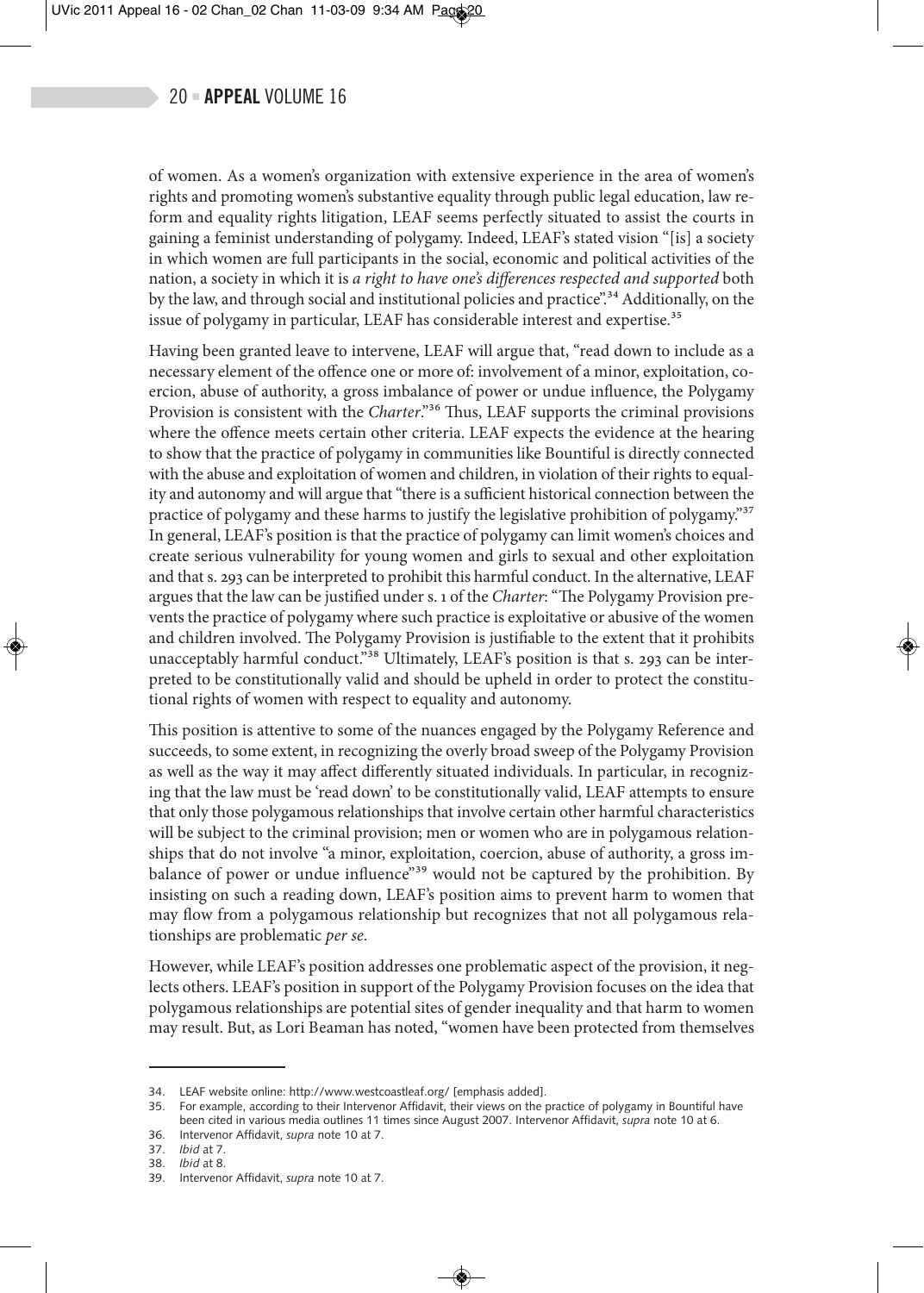by state institutions from time immemorial, and very often not protected when they have asked for it."<sup>40</sup> Beaman suggests that the use of such rhetoric should cause suspicion and proposes that we ask: "Whose interests are being served by this? What relations of power are being supported by the use of women and children as a shield?"<sup>41</sup> In the next section, I intend to take up Beaman's suggestion in analyzing LEAF's approach. In particular, I hope to engage with LEAF's position to unravel some of the assumptions, norms and values that may underlie this position in an attempt to gain a sense of how it falls short of an intersectional and postcolonial feminist approach.

### **IV. PROBLEMATIZING WEST COAST LEAF'S POSITION: APPROACHING AN INTERSECTIONAL AND POSTCOLONIAL FEMINIST PERSPECTIVE ON POLYGAMY**

LEAF's position fails to take the intersectional and postcolonial feminist approach necessary to be responsive to difference and the needs of differently situated women. More specifically, LEAF's recognition that not all polygamous relationships result in harm to women through advocating for a 'read down' interpretation of the prohibition does not go far enough. As this Part explains, LEAF's position still does not question the special targeting and condemnation of polygamous relationships by the criminal provision, but rather, supports this singling out. In light of the Polygamy Provision's history and the way in which it has been used, this approach ultimately serves to police the boundaries between a civilized, Western 'us' from a barbaric, non-Western 'them' and further ignores the intersectional identities of some marginalized women. Thus, while recognizing the important work that LEAF has done in promoting gender equality as well as the fact that the allegations of some of the practices in Bountiful are troubling, I propose to examine LEAF's position more closely. This will be productive not only for gaining a sense of the weaknesses in LEAF's position but, more importantly, for understanding what a more inclusive feminist position, one that embraces difference and is mindful of colonial projects, may look like and to suggest that this is the perspective that the courts should consider.

#### **A. The Assumed 'Inherent' Harm of Polygamy**

LEAF's position in support of the Polygamy Provision begins to be problematic when it accepts, without question, a discourse that assumes polygamous relationships are inherently more exploitative than monogamous relationships, a discourse that perhaps conflates the institution of polygamy with the way that polygamy can sometimes be practiced. Even while advocating for a 'read down' interpretation of the criminal prohibition that would seem to recognize that polygamous relationships are not inherently problematic, LEAF fails to question whether there is, in fact, anything inherently more exploitative about polygamous relationships than monogamous ones such that criminal sanctions are justified *at all*. Indeed, the fact that LEAF supports criminal prohibitions for polygamy alongside the non-prohibition of monogamy, when both have the potential to be sources of gender inequality and harm, reveals the acceptance of a discourse that presumes the unique and inherent harm of polygamy. As Gillian Calder notes, "issues of lack of consent, and abuse of women and children, are properly subjects of the criminal law, but none of these

<sup>40.</sup> Lori Beaman, "What's Wrong with Polygamy or For the Sake of Women and Children" (Talk at the Faculty of Law, University of Victoria, 1 October 2009) [unpublished] used with permission.

<sup>41.</sup> *Ibid* at 3.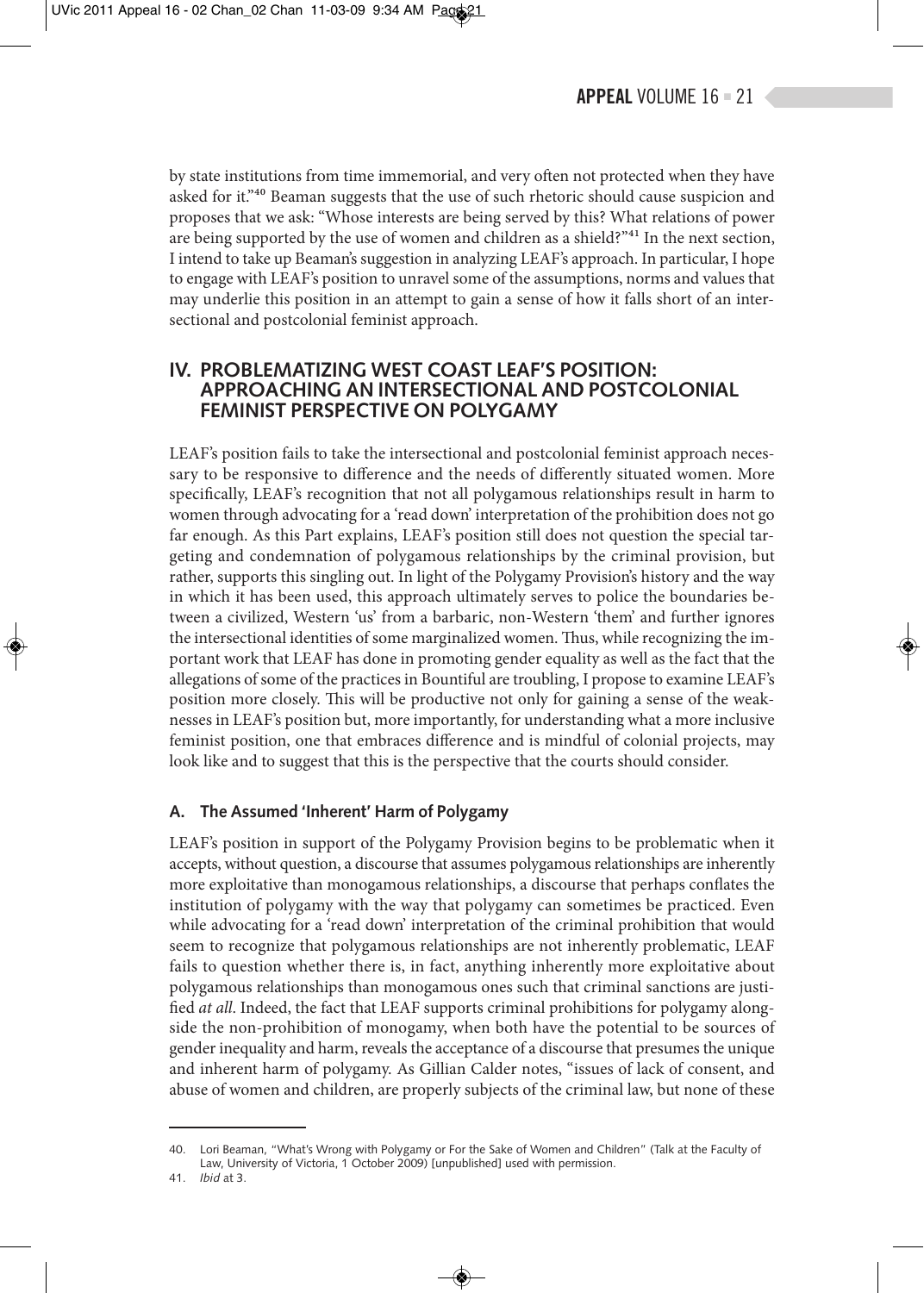### $22$  = APPEAL VOLUME 16

are inherent to the practice of loving more than one person at the same time."42 Indeed, polygamy does not appear to be inherently more exploitative than monogamy.

While some have argued that polygynous polygamy is, by nature, unequal by virtue of the fact that wives are forced to share the emotional, sexual, and financial attention of their husband with other wives,<sup>43</sup> such an interpretation is only one way of understanding the many possible manifestations and dimensions of polygamous relationships. For example, some scholars have pointed out that "relationships and alliances forged between and among women could prove to be sites for developing agency and implicit power, bolstering women's autonomy and influence in their families and community."<sup>44</sup> Further, in her interviews with twenty women from Bountiful, Angela Campbell reports that, "participants cast Bountiful as a heterogeneous and dynamic social and political space, where at least some women are able to wield considerable authority in their marriages, families, and community."<sup>45</sup> For example, one participant commented: "I feel sorry for the guys. They're very outnumbered even if they're with two wives. They're very outnumbered."46 Moreover, this understanding of polygamy as inherently more exploitative assumes that, but for the existence of other wives, a wife would otherwise not have to 'share' her husband's time and resources with other competing interests and that a wife would have more control over her husband's resources simply because he does not have other wives. While this may certainly be true in some circumstances, it must be noted that monogamous relationships are not specially structured to ensure that any of a husband's time and resources are used to the benefit of his wife.

Perhaps even more compellingly, Elizabeth Joseph, a lawyer and outspoken polygamist wife in Utah has described her life as representing "the ultimate feminist lifestyle" with regards to tasks such as childcare. At a National Organization for Women (NOW) conference, she explained: "If I'm dog-tired and stressed out, I can be alone and guilt free... It's a rare day when all eight of my husband's wives are tired and stressed at the same time." According to Joseph, polygamy "offers an independent woman a real chance to have it all."47 While Joseph's framing of how polygamy provides her with the 'ultimate feminist lifestyle' is not without problems,<sup>48</sup> it is nonetheless significant that there are other ways of understanding the power dynamics at play within a polygamous relationship and that it need not result in inequality.

In failing to make explicit this distinction between whether there is something inherently exploitative about polygamy and whether troubling aspects emerge in the way polygamy

<sup>42.</sup> Gillian Calder, "Penguins and Polyamory: Using Law and Film to Explore the Essence of Marriage in Canadian Family Law" (2009) 21(1) CJWL 55 at 80.

<sup>43.</sup> Susan Deller Ross cited in Lisa M. Kelly, "Bringing International Human Rights Law home: An Evaluation of Canada's Family Law Treatment of Polygamy" (2007) 65 UT Fac L Rev 1 at 14.

<sup>44.</sup> Angela Campbell, "Wives' Tales: Reflecting on Research in Bountiful" (2008) 23 CJLS 121 at 126 [Campbell, "Wives' Tales"].

<sup>45.</sup> Campbell, "Bountiful Voices", *supra* note 19 at 188.

<sup>46.</sup> *Ibid* at 214.

<sup>47.</sup> John Tierney, Op-Ed, *The New York Times* (11 March 2006) online: The New York Times: <http://select.nytimes.com/2006/03/11/opinion/11tierney.html>.

<sup>48.</sup> For example, according to Joseph, one of the ways in which polygamy facilitates the 'ultimate feminist lifestyle' is by providing "round-the-clock day care that enabled her to keep an unpredictable schedule at work and to relax when she came home." *Ibid.* While such an arrangement, involving shared childcare among 'sister-wives,' may certainly assist some women in achieving their career or other goals, it does not address the fact that childcare is still predominantly undertaken by women. Nor does it consider the needs of other sister-wives, some of who may want to pursue goals requiring an "unpredictable schedule" too, and, that in this way, polygamy is not so different from many monogamous nuclear family relationships where some, usually women, must sacrifice other activities in order to undertake care-giving responsibilities.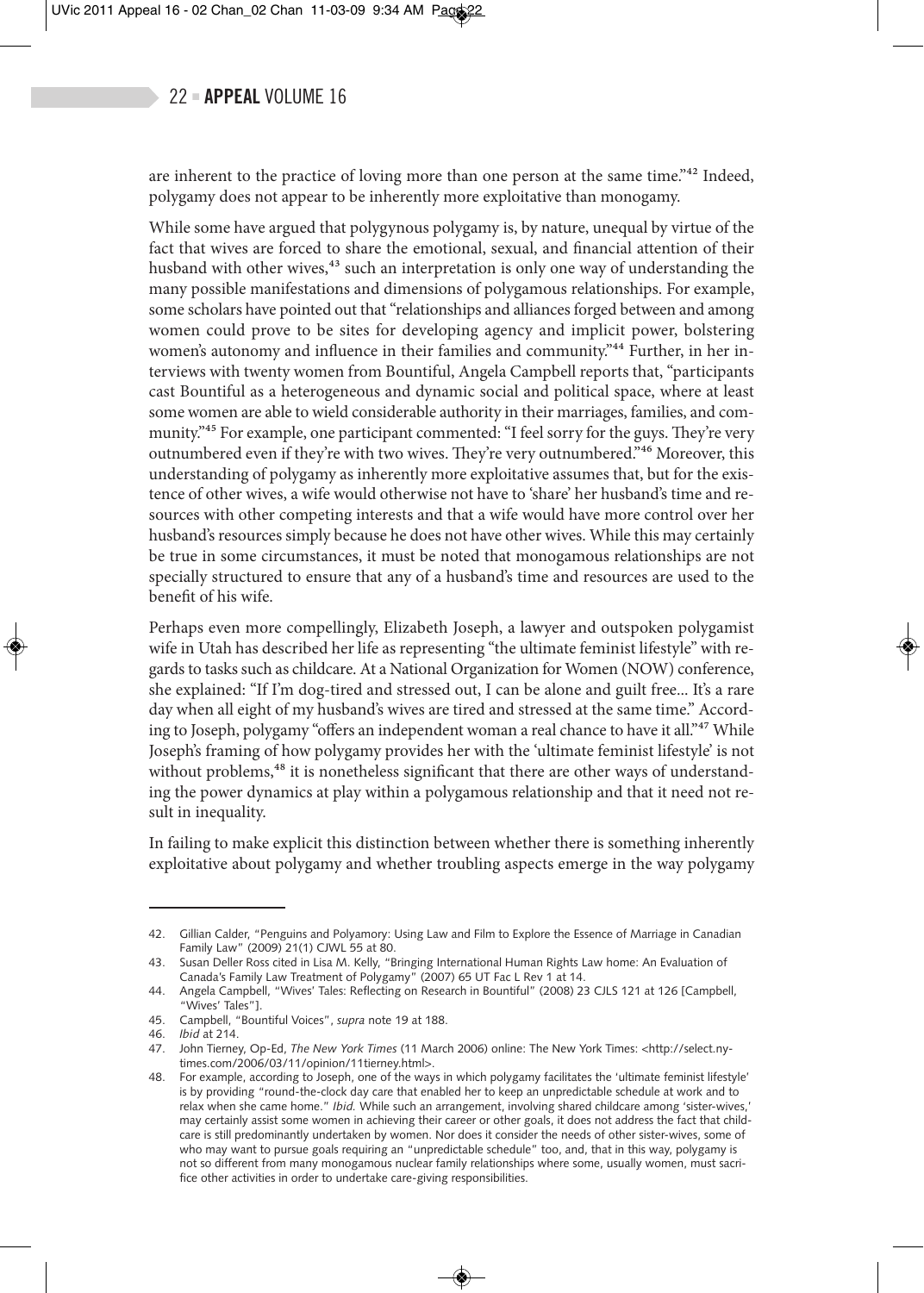is sometimes practiced, LEAF's position falls short of ensuring that their position is inclusive and attentive to difference. However, LEAF's position, rather than focusing on this analysis, centres on the way in which polygamy is sometimes practiced. Indeed, LEAF's argument focuses on the connection between the practice of polygamy and harms to women in order to justify the criminal provision. Is this, then, sufficient to justify the provision? In other words, even if there is nothing inherently exploitative about polygamy, is the fact that the practice of polygamy is directly connected with the abuse and exploitation of women and children in communities like Bountiful sufficient to justify the Polygamy Provision? In the next section, I argue that it is not.

#### **B. Creating the Cultural 'Other' and the Project of Empire**

LEAF's position is problematic when considered from an intersectional and postcolonial feminist perspective because it supports a law that singles out a practice associated with religious and cultural minorities for special condemnation while leaving the mainstream practice of monogamy criminally un-interrogated. LEAF's position implicitly yet effectively harnesses and reinforces a civilizational discourse that works to racialize and culturalize minority practices as uniquely oppressive to women, and thus indicative of that culture's 'backwardness,' while rendering dominant Western practices invisible as the 'norm.' In doing this, LEAF's position contributes to creating the cultural 'Other' and permits feminist concerns about gender equality to be co-opted by neo-colonial forces.

While the practice of polygamy is certainly not without problems, neither is the practice of monogamy. For example, in highlighting that women are not automatically better off in monogamous, as compared to polygamous, relationships despite the fact that abuse and exploitation are frequently cited factors in support of the Polygamy Provision, Christina Murray points out that "violence is endemic in Western nuclear families. Nuclear families isolate women and disadvantage them economically and when monogamous unions disintegrate, women are usually left to join the poorest class in society, that of single mothers."<sup>49</sup> Indeed, focusing exclusively on polygamy as a problematic family form can obscure the problems within monogamous relationships. As Campbell explains, "flatly casting plural marriage as a misogynist practice serves as a foil to monogamy in a way that clouds the experience of monogamous wives."50 Monogamy does not afford women unique protection from inequality and harm, and feminists have long critiqued the institution of (heterosexual and monogamous) marriage and the norm of the nuclear family as harmful to women. As Jyl Josephson puts it "the flaws of the institution are deeply embedded in its reinforcing of inequality, gender roles, gender hierarchy, and male power."<sup>51</sup> However, despite the fact that the practice of monogamy sometimes involves the same troubling aspects as the practice of polygamy, only polygamy is subject to special critique. To selectively use the criminal law as a way to address concerns about gender inequality and the exploitation of women within *some* polygamous relationships harnesses racist and culturalist ideas about the sources of

<sup>49.</sup> Christina Murray, "Is Polygamy Wrong?" (1994) 22 Agenda: Empowering Women for Gender Equality 37 at 39.

<sup>50.</sup> Campbell, "Bountiful Voices", *supra* note 19 at 190-191.

<sup>51.</sup> Jyl Josephson, "Citizenship, Same-Sex Marriage, and Feminist Critiques of Marriage" (2005) 3(2) Perspectives on Politics 269 at 270. See also Ruthann Robson, "Resisting the Family, Repositioning Lesbians in Legal Theory" (1994) 19(4) Signs 975.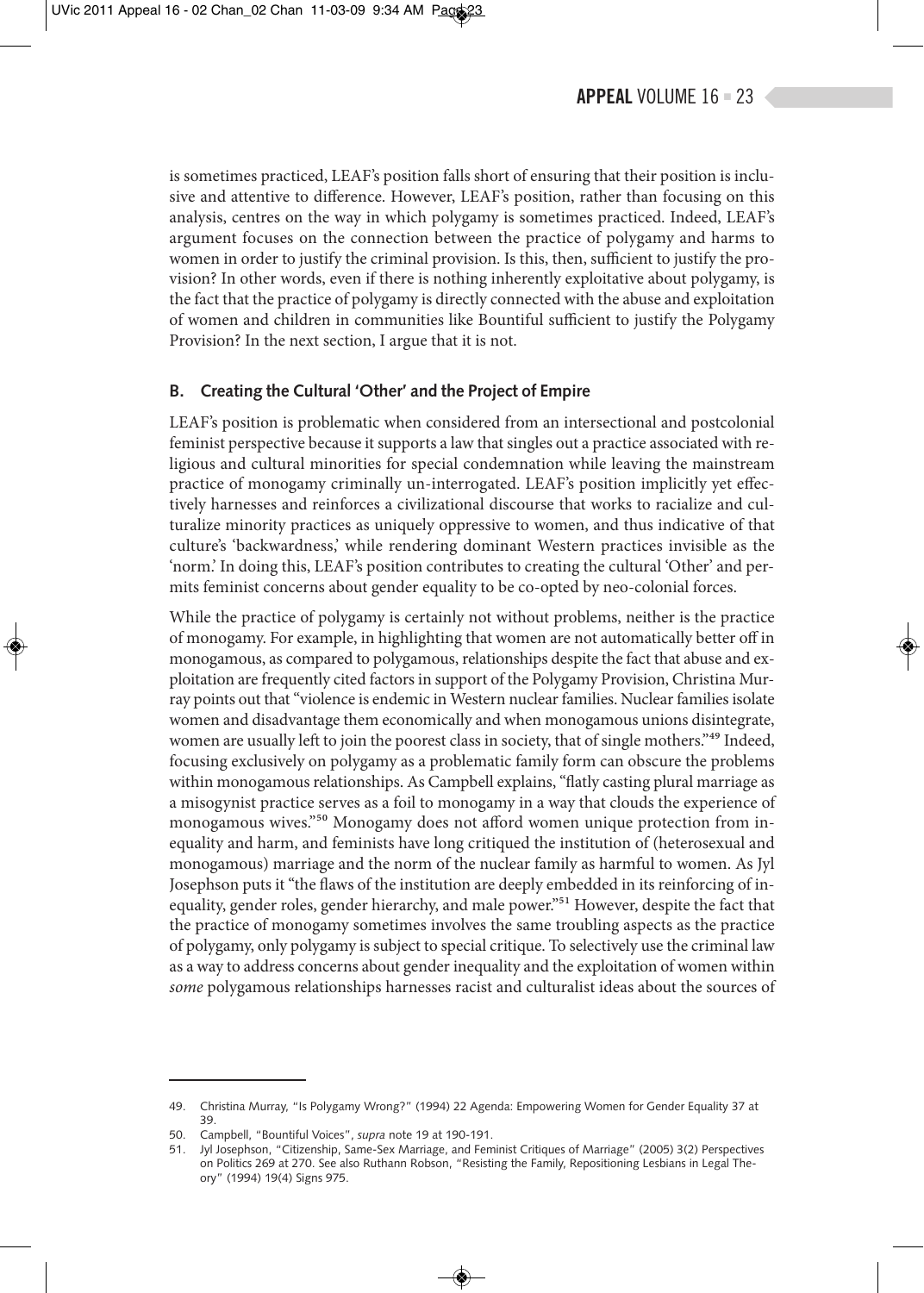# $24$  = APPEAL VOLUME 16

gender inequality and serves to position racialized and minority communities as a cultural 'Other' with a distinctly subordinate position on the civilizational hierarchy.52

In her influential work analyzing issues at the intersection of race, gender and culture, Sherene Razack has examined the culturalizing trend in recent decades as the way in which Western liberal societies have addressed issues of patriarchal violence.<sup>53</sup> More specifically, these societies have increasingly focused on violence experienced by racialized and minority women and pointed to the cultures of these communities as the exclusive source of patriarchal violence. This culturalizing move uses the status of women, and particularly gender equality, as a marker of progressive Western civilization.<sup>54</sup> And, as Sirma Bilge points out, "it is particularly with regards to Muslims... that the gender-equality-and-sexual-freedoms frame has become the normative interpretative schema."55 However, rather than examining the gender oppressive practices of both Western and non-Western societies, the culturalist narrative highlights the oppressive practices of non-Western societies, attributing these practices to their cultures while rendering invisible the oppressive practices of Western societies. As Leti Volpp explains,

[p]art of the reason many believe the cultures of the Third World or immigrant communities are so much more sexist than Western ones is that incidents of sexual violence in the West are frequently thought to reflect the behavior of a few deviants –rather than as part of our culture. In contrast, incidents of violence in the Third World or immigrant communities are thought to characterize the cultures of entire nations.<sup>56</sup>

In this vein, Razack explains that "dominant groups are thought to have *values* while subordinate groups have *culture*"<sup>57</sup> and while the minority "culture" is expected to "clean up its gender act,"58 one that is framed as unchanging, backwards and barbaric, the unmarked gender practices of dominant groups remains invisible and un-interrogated as the norm.<sup>59</sup>

In explaining the violence that such a narrative does to marginalized communities, Volpp states:

[t]hose with power appear to have no culture; those without power are culturally endowed. Western subjects are defined by their abilities to make choices, in contrast to Third World subjects, who are defined by their group-based determinism. Because of the Western definition of what makes one human depends on the notion of agency and the ability

<sup>52.</sup> Sherene Razack*, Looking White People in the Eye: Gender, Race, and Culture in Courtrooms and Classrooms* (Toronto: University of Toronto Press, 1998) at 96-97. [Razack, "Looking White People in the Eye"]. Sirma Bilge makes a similar observation noting "the problematic persistence of a gender-first approach to discrimination... which pushes feminist agendas within states, human rights establishments and supranational organizations, without critically engaging with specific overt and covert exclusions they may enforce, or social hierarchies they may consolidate." Bilge, *supra* note 13 at 11.

<sup>53.</sup> See especially Sherene Razack, "Imperiled Muslim Women, Dangerous Muslim Men and Civilised Europeans: Legal and Social Responses to Forced Marriages" (2004) 12 Fem Legal Stud 129 [Razack, "Imperiled Muslim Women"]. Razack uses the term 'culturalization' to describe an exclusive focus on culture, understood as frozen in time and separate from systems of domination. *Ibid* at 131, n. 3.

<sup>54.</sup> *Ibid* at 131-132.

<sup>55.</sup> Bilge, *supra* note 13 at 10.

<sup>56.</sup> Leti Volpp, "Feminism Versus Multiculturalism" (2001) 101 Colum L Rev 1181 at 1187.

<sup>57.</sup> Sherene Razack, *Casting Out: The Eviction of Muslims From Western Law & Politics* (Toronto: University of Toronto Press, 2008) at 169. [Razack, "Casting Out"] [emphasis added].

<sup>58.</sup> *Ibid* at 169.

<sup>59.</sup> *Ibid.*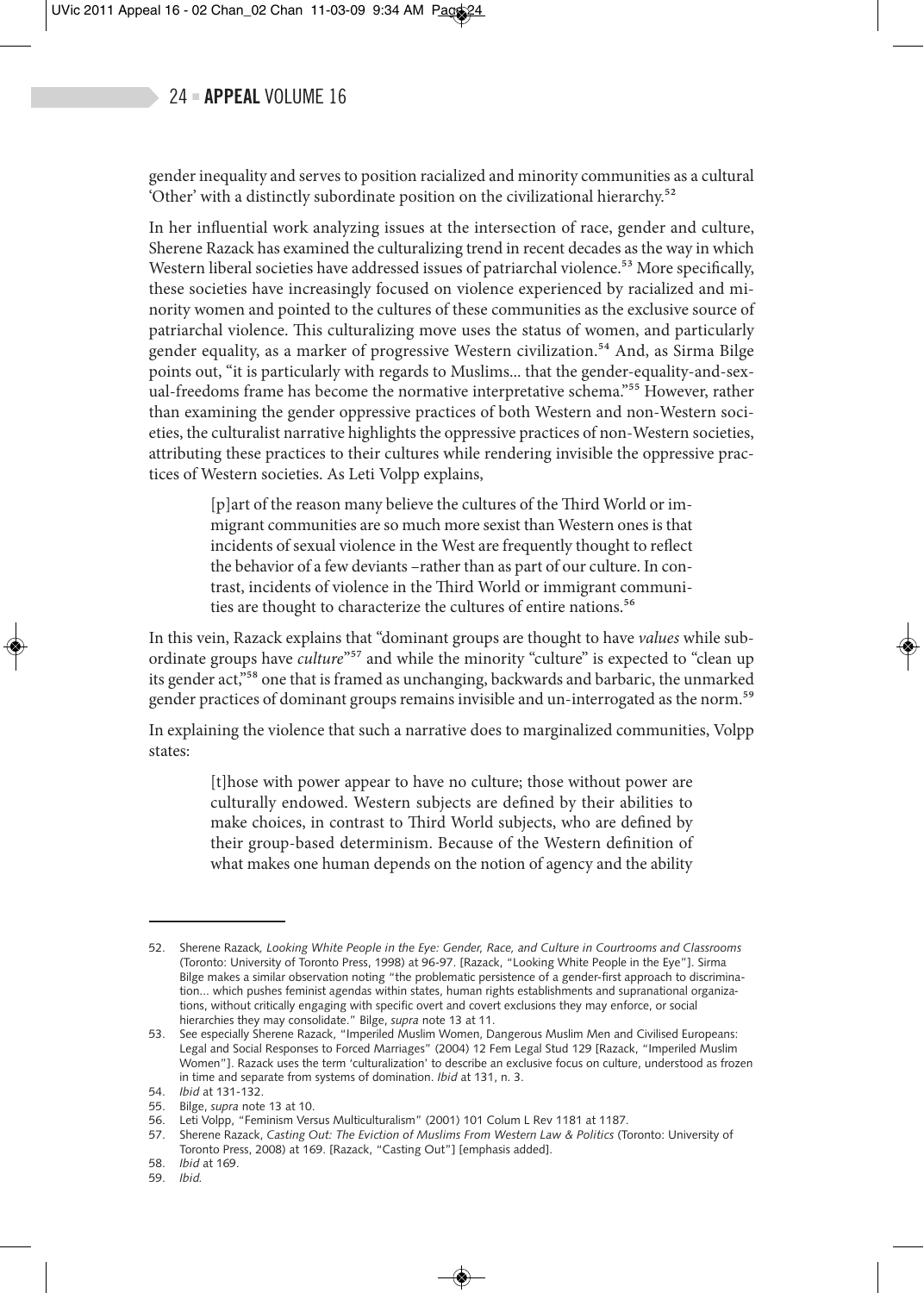to make rational choices, to thrust some communities into a world where their actions are determined only by culture is deeply dehumanizing.<sup>60</sup>

To further highlight and problematize Western societies' attention to the violence experienced by minority women to the exclusion of an analysis of patriarchal violence in the West, Uma Narayan notes that: "burning a woman to death in India is no more exotic than shooting a woman to death in the United States; at the same time, shooting a woman to death would be considered exotic in India, where firearms are not freely available and the prevalence of guns is viewed as an American phenomenon."61 Such a culturalist framing "prevents the serious exploration of the roots and nature of human suffering"<sup>62</sup> and further, ignores the way in which interlocking systems of oppression function. As Razack cautions: "we should remember that patriarchies themselves are not only cultural practices but systems interlocked with capitalism and white supremacy.<sup>"63</sup> Further, such a framing enables feminist concerns about gender equality to be appropriated to serve the colonial projects of the West.64 As a result, this culturalist gender narrative is deeply problematic. In discussing this turn to culture in the federal government's new guide to citizenship entitled 'Discover Canada: The Rights and Responsibilities of Citizenship,' Radha Jhappan puts it this way:

> [J]ust as Canadians would be horrified if 'Canadian culture' were to be advertised as home to many barbaric practices, including rape, sexual assault, spousal abuse, sex discrimination, and pay inequity, neither should our government substitute 'culturism' as the new screen for good old-fashioned racism.65

In its support for the Polygamy Provision, LEAF relies on and buttresses these ideas about the 'backwardness' of the cultural 'Other'. Although the Polygamy Reference emerged from charges against a white religious minority group in British Columbia, the current understanding of polygamy, as presenting a unique and intolerable threat to women's equality, stems from a fear of the cultural, and often Muslim, 'Other'. Indeed, Beaman points out that in the briefing notes of the Federal Minister of Justice who was speaking about polygamy in Bountiful, there is specific mention of Muslims and polygamy. She explains,

> [i]n fact, in the brief there is a rapid transition to Muslims, polygamy in Muslim Communities and reference to section 117(9)(c) of the *Immigration and Refugee Protection Act* which prohibits sponsorship by a spouse who is also the spouse of another person. Why, if the Minister was being asked about polygamy, specifically in relation to the BC government's decisions around Bountiful, was there a need to talk about polygamy among Muslims?66

<sup>60.</sup> Volpp, *supra* note 56 at 1192.

<sup>61.</sup> Uma Narayan, *Dislocating Cultures: Identities, Traditions, and Third-World Feminism* (New York: Routledge, 1997) at 102.

<sup>62.</sup> Lila Abu-Lughod, "Do Muslim Women Really Need Saving? Anthropological Reflections on Cultural Relativism and Its Others" (2002) 104(3) American Anthropologist 783 at 784.

<sup>63.</sup> Razack, "Casting Out", *supra* note 57 at 165.

<sup>64.</sup> *Ibid.*

<sup>65.</sup> Radha Jhappan, "The new Canadian citizenship test: No 'barbarians' need apply" *FEDCAN Blog* (23 February 2010), online: <http://blog.fedcan.ca/2010/02/23/the-new-canadian-citizenship-test-no-barbarians-needapply/>.

<sup>66.</sup> Beaman, *supra* note 40 at 9.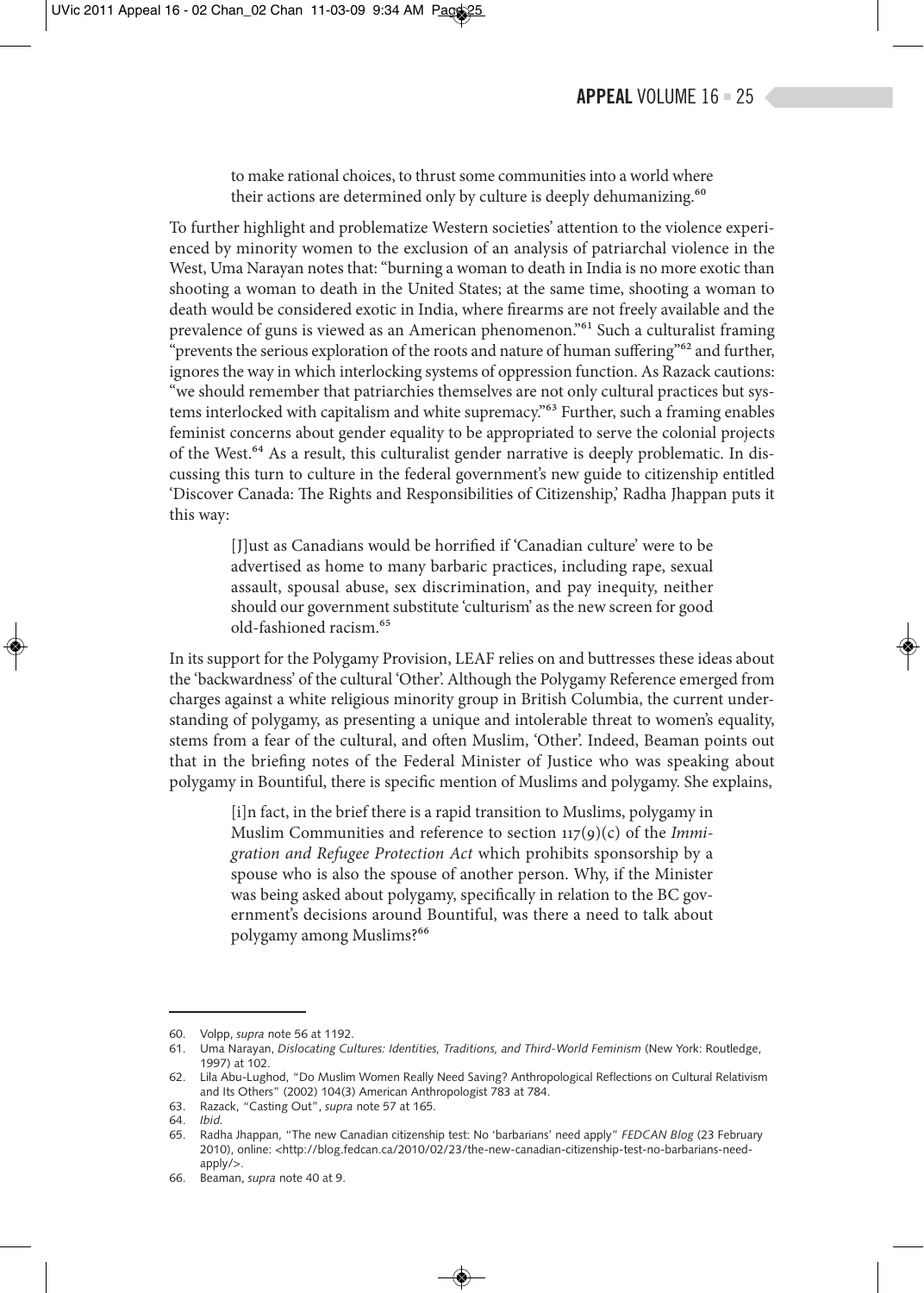As Natasha Bakht further points out, "the government's concern with polygamy though currently directed at the Mormons of the FLDS in Bountiful, British Columbia will likely open the door to more vociferous investigations of the already besieged and racialized Muslim community in Canada."<sup>67</sup> While the practice of polygamy can certainly be critiqued, the selective condemnation of polygamy as uniquely problematic positions a practice associated with religious and cultural minorities as distinctively oppressive to women and further obscures the fact that polygamy exists within a global context of systemic discrimination. Further, the inequality of women in non-Western cultures is held up in contrast to the supposed equality that women have in Western societies as a way of constructing the superiority of the West and justifying a racialized distribution of power.

The difference in the nature of the mainstream discourse between the practice of polygamy and polyamory is illustrative of this racializing and culturalizing process whereby practices that are imagined and represented as racialized are treated differently than practices associated with white mainstream society. As Harsha Walia explains, "while polyamory is used to define a relationship based on mutual negotiation between 'independent people,' polygamy refers to a 'cultural practice.' Such a dichotomy reinforces assumptions that women in racialized cultures are being more exploited and less independent than 'autonomous women' from dominant white cultures."68 These assumptions, in turn, justify the different scrutiny applied to polygamy and polyamory. Thus, polyamory, while still a marginal practice, does not come under the same scrutiny as polygamy; it is shielded by its white identity. Tellingly, LEAF has not sought to include polyamory within the purview of polygamy.

Until the state is prepared to criminalize monogamous relationships in and of themselves, as opposed to acts of violence or abuse against women that may occur in these relationships, criminalizing polygamous relationships creates a cultural 'Other' and brings the power of the State to bear on those who are different. The singling out of polygamy for special condemnation will only serve to reinforce a certain cultural and racialized distribution of power and to reify the boundaries between a civilized and Western 'us' as opposed to a barbaric and non-Western 'Other.'

### **C. The Problem of Agency and the Rhetoric of Salvation**

LEAF's position is objectionable in yet another way. It does not consider the intersectional identities of some marginalized women who practice polygamy and who may understand the connection between polygamy and gender equality differently than those who practice monogamy. As a result, LEAF's approach leaves no room for these women and risks stripping them of agency through discourses of salvation. Feminist support for the Polygamy Provision thus further marginalizes women who want to live in polygamous relationships in accordance with their faith, relegating them to the space just outside of criminal sanctions. In supporting the criminal prohibition on polygamy, even a 'read down' interpretation of the prohibition, LEAF's position risks casting women in polygamous relationships as perpetual victims, without agency within patriarchy.<sup>69</sup> Indeed, promoting a law that is

<sup>67.</sup> Natasha Bakht, "Reinvigorating Section 27: An Intersectional Approach" (2009) 6(2) JL & Equality 135 at 156- 157.

<sup>68.</sup> Interview of Harsha Walia by Anna Carastathis (28 December 2007) in "Gender, Race, and Religious Freedom: The Bouchard-Taylor Commission's Hijacking of 'Gender Equality'" *The Dominion* (28 December 2007), online: <http://www.dominionpaper.ca/articles/1595>.

<sup>69.</sup> Volpp, *supra* note 56 at 1211.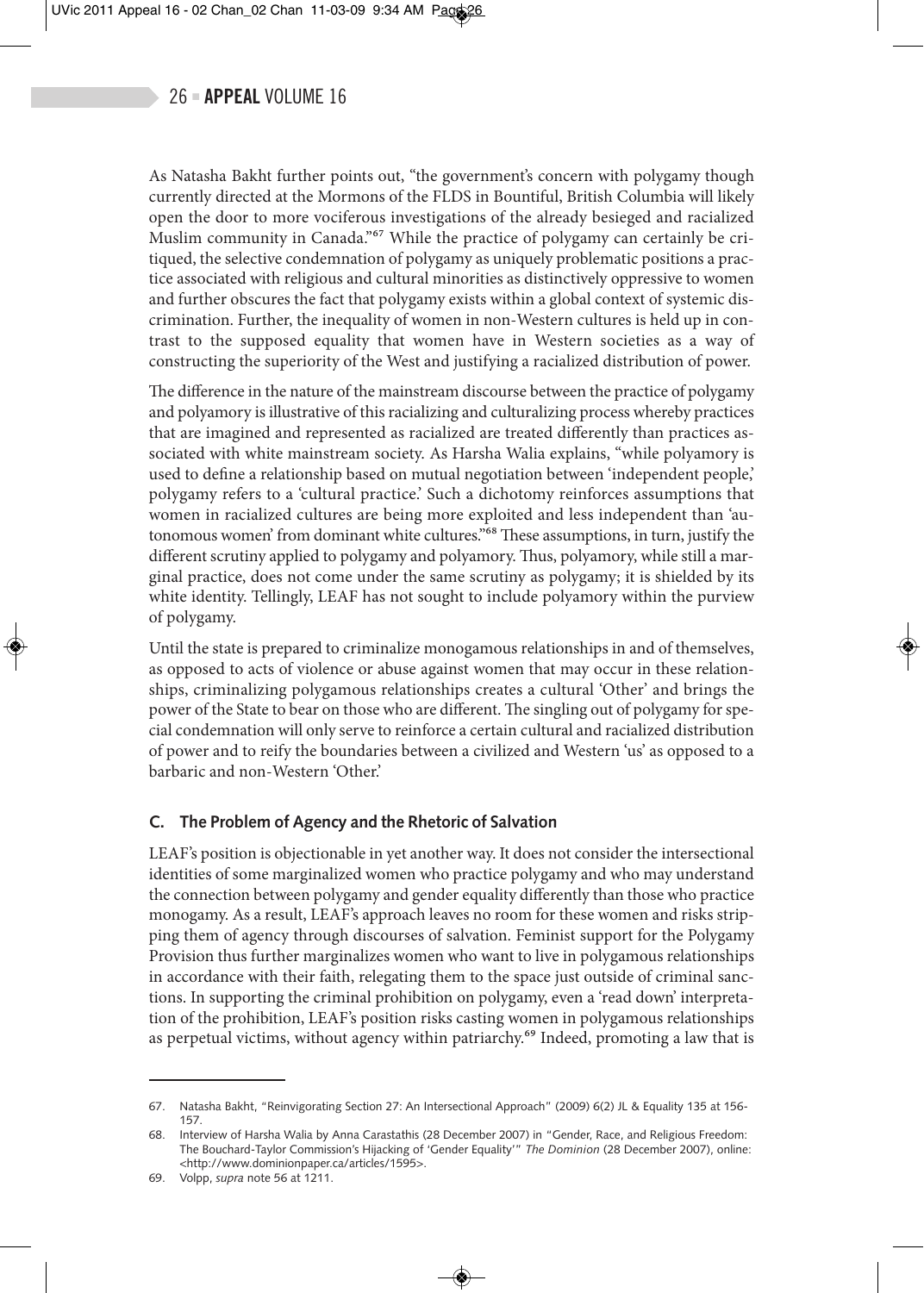justified on culturalist terms on the basis of protecting women from the inequality and harm of a racialized practice reinforces the idea that these marginalized women need to be 'saved' from their cultures.

In discussing the politics of the veil in the aftermath of  $9/11$ , but which I argue applies equally to thinking critically about polygamy and the agency of women in polygamous relationships, Lila Abu-Lughod notes first, that "veiling itself must not be confused with, or made to stand for, lack of agency... [when it is sometimes a] voluntary act by women who are deeply committed to being moral and have a sense of honor tied to family,<sup>"70</sup> and second, asks us to think about "what freedom means if we accept the fundamental premise that humans are social beings, always raised in certain social and historical contexts and belonging to particular communities that shape their desires and understandings of the world?"<sup>71</sup> Indeed, it is important to remember that "women are agents with multilayered identities."<sup>72</sup> In insisting that we be careful in using the rhetoric of salvation, Abu-Lughod points out,

> when you save someone, you imply that you are saving her from something. You are also saving her to something. What violences are entailed in this transformation, and what presumptions are being made about the superiority of that to which you are saving her? Projects of saving other women depend on and reinforce a sense of superiority by Westerners, a form of arrogance that deserves to be challenged.<sup>73</sup>

Thus, in approaching the issue of polygamy, it is vitally important to consider the context, agency, and motivations of women engaged in polygamous relationships as well as any Western biases at work in our reading of the issue.

In her article, in which she attempts to understand the agency of veiled Muslim women, Sirma Bilge offers similarly valuable insight applicable to thinking about the agency of women in polygamous relationships. Recognizing the prevailing dichotomy where the veil acts either "as a *symbol of submission* of women to men, [or] as a *symbol of resistance* against Western hegemony,"<sup>74</sup> Bilge attempts to move beyond this framework because "both fail to address the reasons most frequently given by veiled women [for veiling]; questions of piety, morality, modesty, virtue and divinity."<sup>75</sup> She notes that in both perspectives, veiling as submission and veiling as resistance, religious reasons for veiling are translated into something else and thus fail to address religious motivations. Bilge suggests that part of taking religious motivations seriously "requires asking how people conceive their own actions, whether they attribute responsibility for events to individuals, to fate, to deities, or to other animate or inanimate forces."76

In light of this, how can we be mindful of the fact that the wholesale condemnation of polygamy may not be helpful in addressing issues of gender inequality and harm within polygamous communities? Furthermore, how can we approach the Polygamy Provision in a manner that embraces difference? Abu-Lughod has advocated that we undertake

<sup>70.</sup> Abu-Lughod, *supra* note 62 at 786.

<sup>71.</sup> *Ibid.*

<sup>72.</sup> Razack, "Casting Out", *supra* note 57 at 153.

<sup>73.</sup> Abu-Lughod, *supra* note 62 at 789 [emphasis in the original].

<sup>74.</sup> Bilge, *supra* note 13 at 14.

<sup>75.</sup> *Ibid.*

<sup>76.</sup> *Ibid* at 22.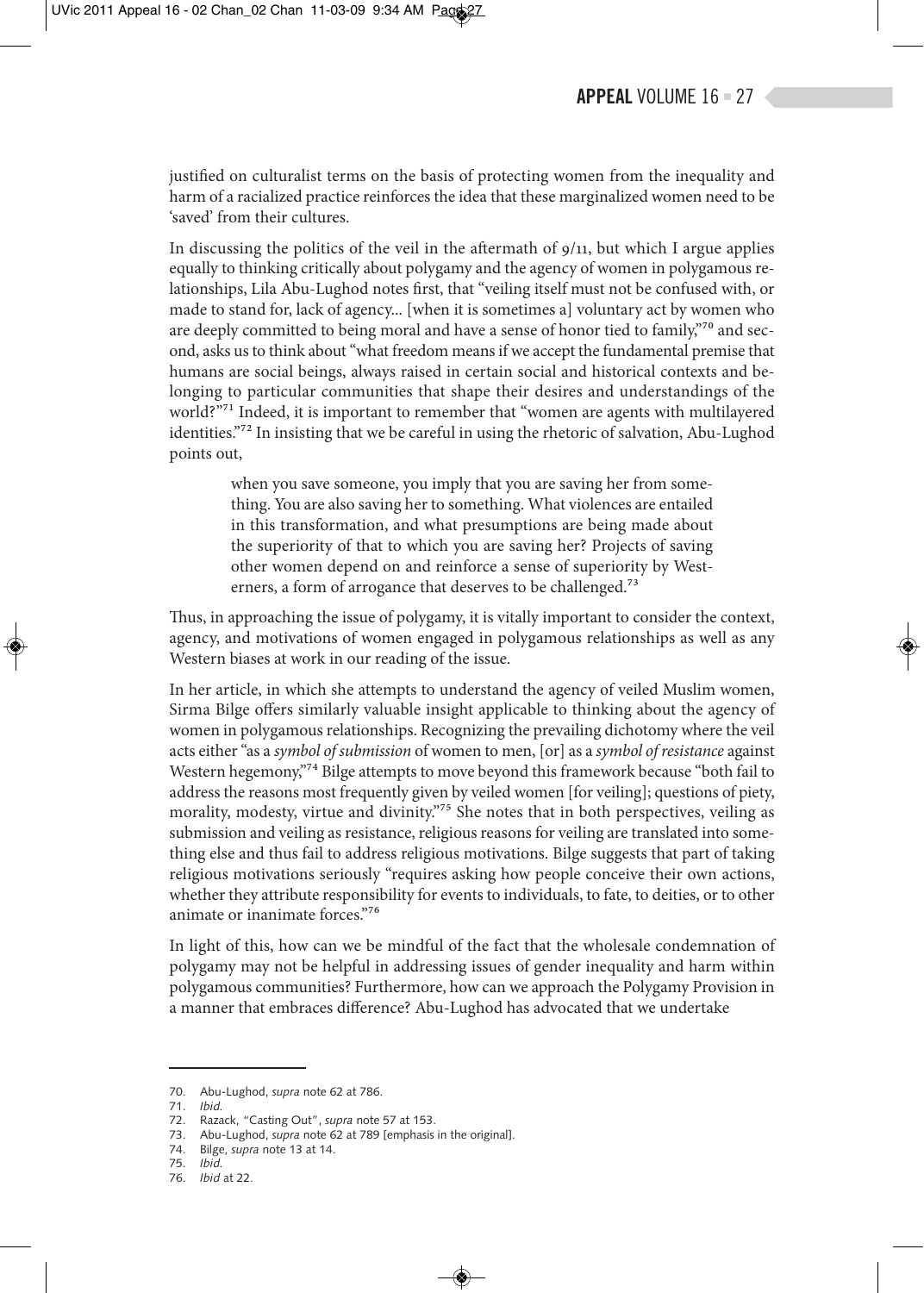the hard work involved in recognizing and respecting differences precisely as products of different histories, as expressions of different circumstances, and as manifestations of differently structured desires. We may want justice for women, but can we accept that there might be different ideas about justice and that different women might want, or choose, different futures from what we envision as best? We must consider that they might be called to personhood, so to speak, in a different language.<sup>77</sup>

As suggested by this analysis, the courts will need to "pay attention to specific contexts, to listen to those women whose rights we purport to stand for, and to understand that we occupy different relationships of power and privilege."78

# **V. TOWARD AN INTERSECTIONAL AND POSTCOLONIAL FEMINIST PERSPECTIVE TO POLYGAMY IN THE LAW**

In order to realize an intersectional and postcolonial feminist approach to polygamy, the courts must begin by striking down the Polygamy Provision. In the event that this happens, legislators must necessarily critically evaluate what, if any, legislation will take its place. However, even if the courts do not strike down the criminal prohibition on polygamy, legislators should still consider a different approach to polygamy. Rather than isolating a practice associated with religious and cultural minorities for special condemnation, legislators could take the following steps in addressing polygamy.

### **A. Approach Polygamy Through a 'World-Travelling' Methodology**

In mapping out how legislators might theorize and implement a more inclusive approach to polygamy, the concept of 'world-travelling,' as popularized by Isabelle Gunning,<sup>79</sup> may provide some guidance. Maneesha Deckha has explained the term as "signifying a certain critical yet respectful stance of listening to 'Others' from cultural contexts not our own."80 In her work on why feminists should not dismiss the potential of the practice of sexual sadomasochism to be part of a feminist project, Deckha advocates using the world-travelling approach because it

readily affirms the situatedness and embodiedness of all knowledgemaking. Steeped as it is in the nuances and subtleties of the scattered nature of power, it denies the possibility of a pure of innocent "equal" exchange between relatively privileged and marginalized locations, despite the best intentions we may hold as privileged subjects of undoing hegemonies that mediate our interactions with Others.<sup>81</sup>

Indeed, this seems especially important in the context of the Polygamy Reference where the dominant discourse marshaled in support of the Polygamy Provision, by both the British Columbia Attorney General's Office as well as mainstream women's rights organizations

<sup>77.</sup> Abu-Lughod, *supra* note 62 at 788.

<sup>78.</sup> Carastathis, *supra* note 68.

<sup>79.</sup> Isabelle Gunning, "Arrogant Perception, World Travelling and Multicultural Feminism: The Case of Female Genital Surgeries" (1991-1992) 23 Colum HRL Rev 189 at 194.

<sup>80.</sup> Maneesha Deckha, "Pain as Culture: A Postcolonial Feminist Approach to S/M and Women's Agency" (2010) at 9 [unpublished, on file with author].

<sup>81.</sup> *Ibid* at 9-10.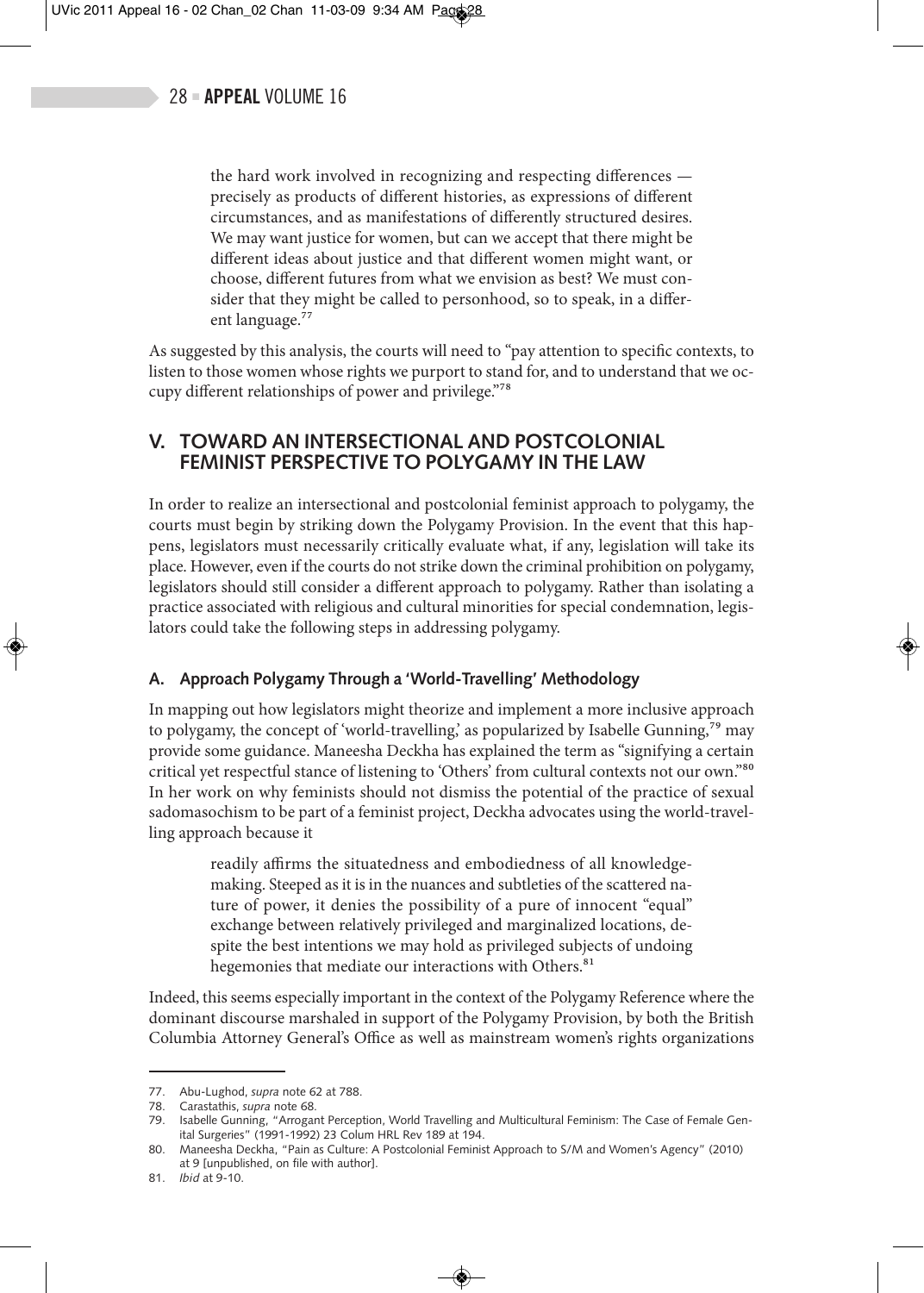such as LEAF, centres on the criminal prohibition's supposed ability to promote gender equality and protect women from harm. While these groups may have the best intentions in supporting the law against polygamy, taking a world-travelling approach would enable the courts to assess the practice of polygamy informed by the perspectives of those who reside in different 'worlds.' Indeed, using a world-travelling methodology does not mean that 'outsiders' to a particular practice should not evaluate that practice, rather, "it is a structured reminder... that the buffer to prevent slippages into an unwitting imperial standpoint is to educate one's affect with these different perspectives before settling on a position."82 In her work on female genital 'cutting,' Isabelle Gunning further articulates the process for undertaking a world-travelling approach noting that it involves three steps: 1) understand one's own historical context; 2) see oneself as the 'Other' woman might see you; and 3) see the other woman, her world and sense of self through her eyes.<sup>83</sup> She explains that this three-part methodology "is a process to use in perceiving and understanding [unfamiliar] practices within their cultural context and relies upon a multicultural dialogue as a way to encourage the evolution of more shared values."84

#### **B. Engage With and Listen to Women Who Reside in Different 'Worlds'**

As part of employing a world-travelling approach, legislators should engage with and listen to women who are in polygamous relationships to understand where there may be gaps in the laws that aim to protect their interests. Rather than presuming to know the source of problems in polygamous relationships, legislators should make an effort to connect directly with those whom the law purports to protect before advocating for particular provisions and legislation. As Campbell puts it, "the question of what  $-$  if anything  $-$  to do about polygamy in Canada is one that embodies the perils of relying exclusively on 'the situated knowledge of the golden few' whom we typically imagine as wielding moral prominence and authority."85 Good intentions cannot replace empirical research, such as that done by Campbell, and direct engagement with polygamous wives if we are to understand how the law can best be used to promote and protect equality rights; "the perspectives of the women affected by these hardships are necessary to understanding whether these women perceive polygamy, or some other force, as the root source of such adversity."<sup>86</sup> While direct engagement with wives in polygamous relationships may be challenging, not the least because polygamy remains a culturally and legally sensitive issue, it is nevertheless a critical task.

#### **C. Address Concerns with Polygamy Through Existing Legislation.**

As some have already pointed out, "the specific harms associated with sexual integrity that are now voiced in the concerns about a minimum age for, and consent to, valid marriages are already captured in the prohibitions on sexual exploitation and sexual interference, as well as the post-1983 removal from the *Criminal Code* of marriage as a defence to sexual assault."87 While the elements of the offence of polygamy may be easier to prove than, for example, sexual exploitation in tightly knit and closed communities such as Bountiful, this

<sup>82.</sup> *Ibid* at 10.

<sup>83.</sup> Gunning, *supra* note 79 at 194.

<sup>84.</sup> *Ibid* at 193.

<sup>85.</sup> Campbell, "Bountiful Voices", *supra* note 19 at 226.

<sup>86.</sup> Campbell, "Wives' Tales", *supra* note 44 at 139.

<sup>87.</sup> Drummond, "Mischief", *supra* note 25 at 366.